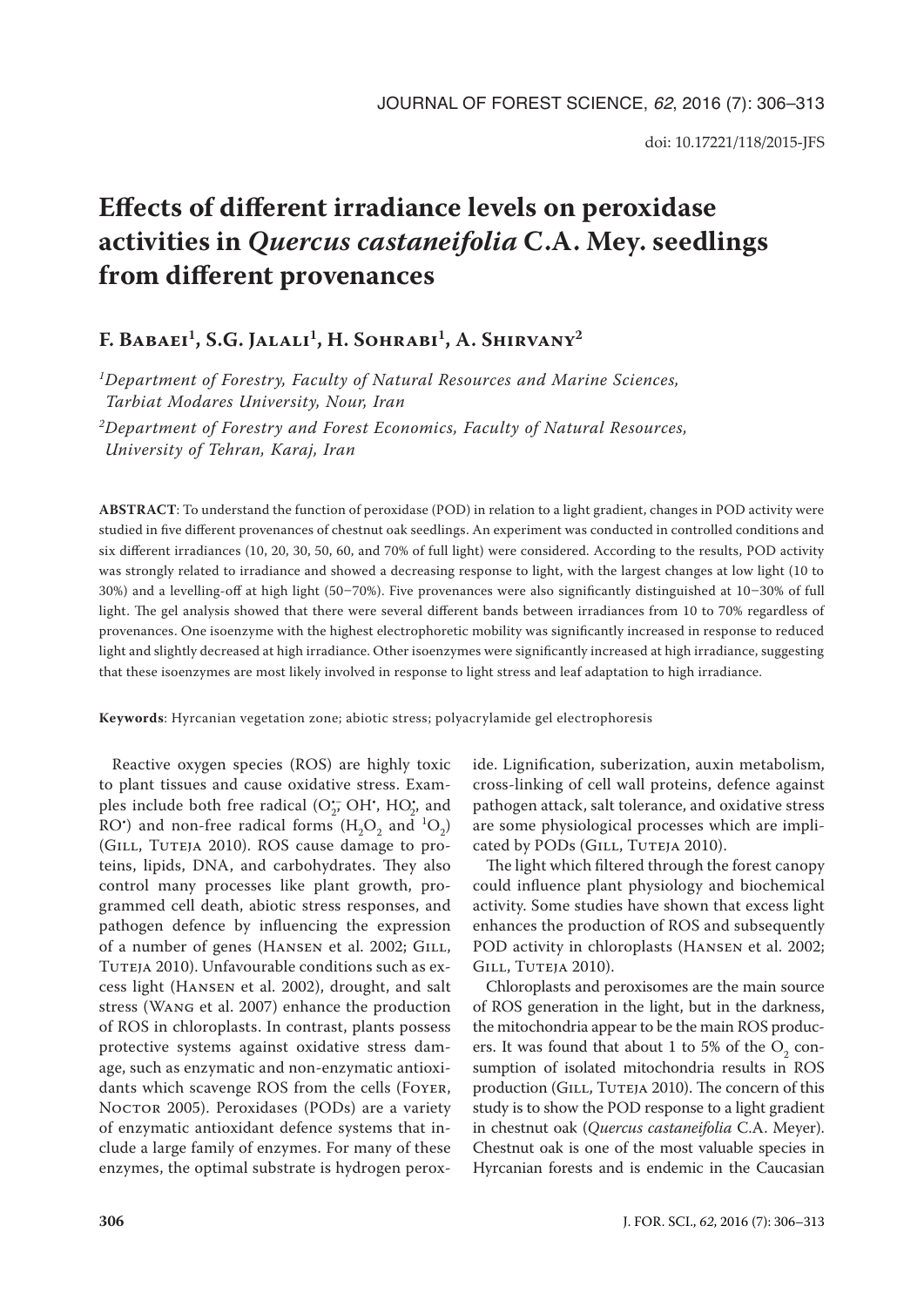vegetation zone (Akhani et al. 2010). This species is a light-demanding deciduous tree, distributed either in pure (4.6% of Hyrcanian forests) or in mixed populations (1.9%) with hornbeam (*Carpinus betulus* L.) from the coastal plains to the highlands along the southern shore of the Caspian Sea from west to east (SABETI 1994). The results of the growth response of different provenances of chestnut oak seedlings to a light regime showed that attaining the maximal biomass varies across provenances and irradiance gradient (SOUSTANI et al. 2014). Hence, it is possible that different provenances exhibit different quantitative and qualitative activities to a light gradient which may be the result of genetic adaptation to ecological conditions prevailing in the native habitat.

Although there are many studies on POD qualitative and quantitative activities to light, there are no studies on POD response to a light gradient. It is well established that the POD activity in plant cells is often regulated by both abiotic and biotic stresses. But the complexity of the physiological processes in which POD isoenzymes are involved makes it difficult to understand the specific function of each of these enzymes. Hence, an experiment in controlled conditions was conducted to understand how POD responds to a light gradient. The results will help to show critical light intensities for a single species and assist in planning applications of nature-based management of oak forests.

### **MATERIAL AND METHODS**

**Descriptions of collected provenances**. To conduct this study, five provenances of chestnut oak were collected in the form of seeds along the precipitation gradient from west to east of the

Hyrcanian forests (from 2,045 mm in the west to 488 mm in the east). General characteristics of the studied sites are shown in Table 1. This experiment was conducted in a greenhouse at the Faculty of Natural Resources and Marine Sciences of Tarbiat Modares University, situated within the Hyrcanian forests (36°34'54''N, 52°2'32''E, –22 m a.s.l.) in Mazandaran province (north of Iran).

**Light regime treatment**. To study the POD activity of chestnut oak seedlings to a light regime, six different irradiances, i.e. 10, 20, 30, 50, 60, and 70%, were considered. The inner space of the greenhouse was divided into six parts (as shade houses). Each part was approximately 3.5 m long by 1.5 m wide and 2.2 m high. Then, the six specified irradiances were provided by covering the walls of the shade houses using layers of neutral plastic, polyethylene, which transfers 90% of full light, and covering the roofs with an increasing number of layers of neutral shade. Each extra layer intercepted 10% of the incoming light. Each irradiance level contained 150 oak seedlings from five provenances (30 seedlings were placed randomly in the treatment for each provenance), plus 40 cm buffer at each of the north and south ends to avoid edge effects. Photosynthetically active radiation measurements were done in the shade houses based on comparisons of treatment vs. open sky instantaneous readings performed at noon at seedling height with an "SA type" spherical quantum sensor (LI-COR, Lincoln, USA) (Bloor, Grubb 2004) (Table 2).

**Plant material**. Chestnut oak acorns were collected from about 10 to 15 matured trees situated in five provenances and were sown in plastic pots  $(15 \times 10 \text{ cm})$  filled with a mixture of one-third of forest top soil and two-thirds of river sand, in the autumn 2011. The source of the forest soil was from

Table 1. Characteristics of studied sites (DOMORES et al. 1998; Акнамі et al. 2010; Pilembera – western provenance, Kelardasht, Lajim – central provenances, Kordkûy and Loveh – eastern provenances)

| Province   | Provenance | Altitude<br>(m a.s.l.) | Coordinates                                        | Tempera-<br>ture* $(^{\circ}C)$ | Precipitation*<br>(mm) | $seeds \cdot kg^{-1}$ | Number of Number of<br>trees per site |
|------------|------------|------------------------|----------------------------------------------------|---------------------------------|------------------------|-----------------------|---------------------------------------|
| Guilan     | Pilembera  | 650                    | 37°34'25"N<br>49°1'40"E                            | 15.1                            | 2.045                  | 185                   | 15                                    |
| Mazandaran | Kelardasht | 1,000                  | 36°35'52"N<br>51°5'30"E<br>36°18'22"N<br>53°5'48"E | 16.4                            | 1,293                  | 125                   | 10                                    |
|            | Lajim      | 800                    |                                                    | 18.0                            | 703                    | 138                   | 15                                    |
| Golestan   | Kordkûy    | 800                    | 36°43'27"N<br>54°7'21"E                            | 17.8                            | 601                    | 135                   | 12                                    |
|            | Loveh      | 800                    | 37°21'11"N<br>55°39'44"E                           | 17.8                            | 488                    | 135                   | 14                                    |

\*annual mean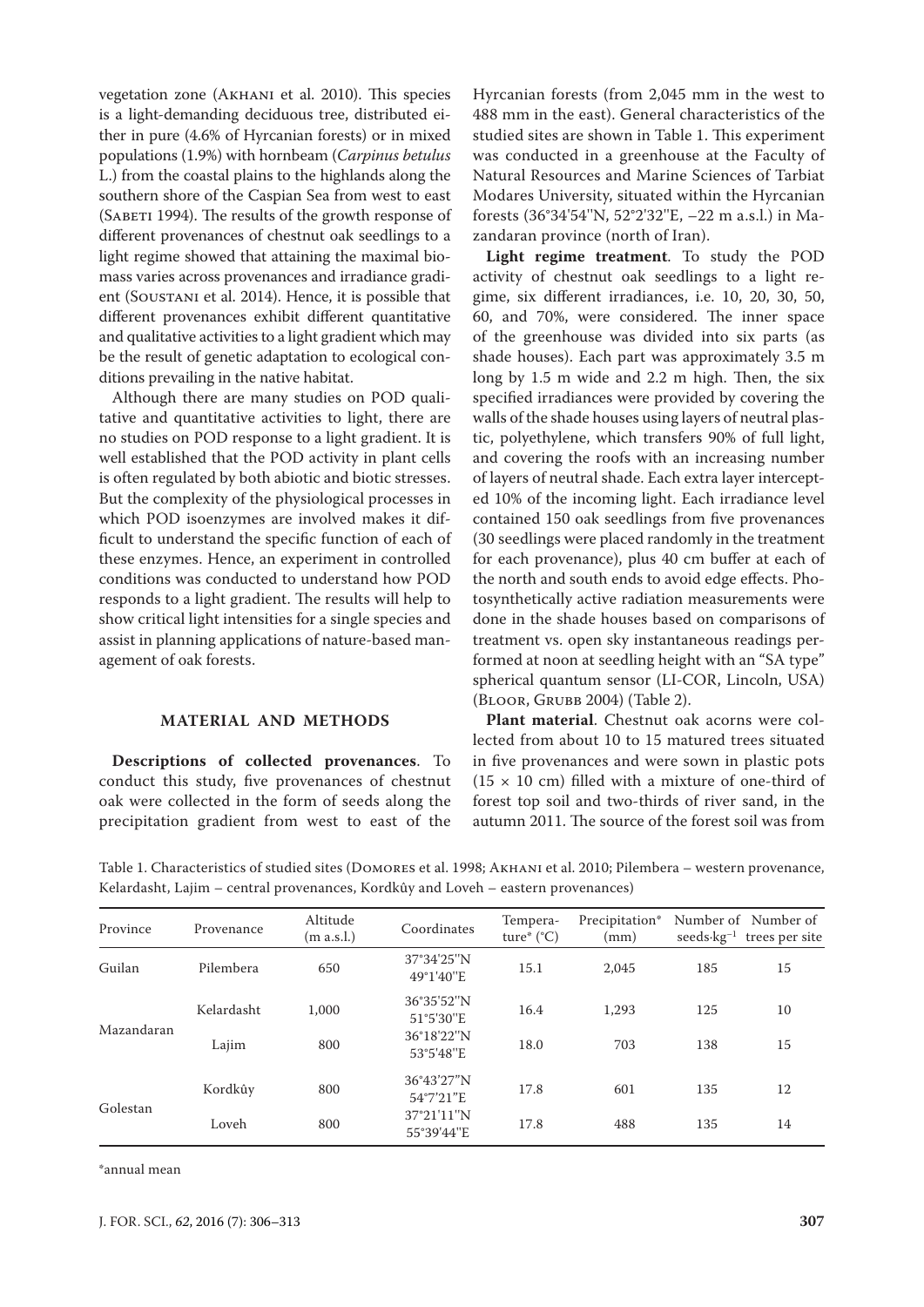Table 2. Rank order of the treatments based on comparisons of treatment vs. open sky instantaneous readings done at noon at seedling height with an "SA type" spherical quantum sensor (LI-COR, Lincoln, USA) (Bloor, Grubb 2004)

|    | Irradiance treatment $(\%)$ PAR $(\%$ of full daylight $\pm$ SE) |
|----|------------------------------------------------------------------|
| 70 | $70.40* \pm 2.29$                                                |
| 60 | $57.19 \pm 2.21$                                                 |
| 50 | $49.12 \pm 2.39$                                                 |
| 30 | $31.17 \pm 3.42$                                                 |
| 20 | $19.62 \pm 3.23$                                                 |
| 10 | $11.02 \pm 0.56$                                                 |

\*mean of 5 replicates  $\pm$  SE, PAR – photosynthetically active radiation, SE – standard error

the oak forest region near the study site. The forest soil was used to provide a substrate with the natural composition of macro- and micronutrients and the river sand provided a texture with adequate drainage, which allowed for daily watering of the seedlings. The temperature in the greenhouse was maximally at 26°C and minimally at 17°C and the mean relative air humidity inside the greenhouse was 77%.

After germination in the spring from late March to early April 2012, seedlings were positioned at a 10% irradiance level. By 1 May 2012, the seedlings were set up under light regime treatments. Moving the seedlings to higher irradiance was carried out gradually to avoid bleaching in response to the transfer and they were watered twice weekly. In this experiment, the average time for moving the seedlings to higher irradiance was two to three weeks (15 to 20 days).

**Leaf sampling**. Leaf sampling was carried out from 23 to 25 August, 2012 on three randomly selected individuals per provenance (15 seedlings for each shade house). The samples were placed separately in individual bags, conserved in a portable refrigerator and stored at 4°C until enzyme extraction. For the enzyme extraction, leaf tissue was crushed separately using a mortar and pestle and the enzyme was extracted using extraction buffer: 1 g of the seedling leaf was ground separately with 3 ml of extraction buffer (2 g ascorbic acid, 3.8 g borax (decahydrate), 50 g polyethylene glycol, 1.2 g tris-hydrochloride, 2 g ethylenediaminetetraacetic acid disodium salt dihydrate, and 3.6 g NaCl) and stored at 4°C in a refrigerator for 24 h. After centrifugation (3,000 g for 20 min at 4°C), extracts were stored at –20°C until they were used for electrophoresis (Korori 1989).

Peroxidase activity was determined spectrophotometrically at the 530 nm wavelength with 0.01M acetate buffer A and B (1:1) 0.2 ml,  $3\%$   $H_2O_2$  0.4 ml, 0.01M benzidine 0.2 ml as reagent solution and the increase in  $A_{420}$  was recorded in 20 s (KORORI 1989). Electrophoresis was performed in vertical polyacrylamide gels (PETROKAS, STANYS 2008). For isozyme analysis, about  $30 \mu l$  of the extract of each sample was loaded into the well (the resolving and stacking gels contained acrylamide 120 g, bis-acrylamide 2 g, and tris-acrylamide 45.6 g). These materials were buffered to pH 7. Protean<sup>TM</sup> I vertical slab gel electrophoresis (Bio-Rad, Hercules, USA) apparatus was employed using tris-glycine electrode buffer. A constant current of 45 mA per gel was applied after each run that took about 10 h to complete. Then, electrophoresis gels were removed and stained for peroxidase with a solution of acetate buffer 40 ml, B acetate buffer 40 ml, 0.02% M benzidine 4 ml supplemented with hydrogen peroxide (PETROKAS, STANYS 2008) and placed on a shaker for 35 min, thereafter, gels were washed in distilled water.

For estimating the seedling dry weight, the seedling parts were oven-dried for 48 h at least at 70°C and were weighed (POORTER 1999).

A two-way analysis of variance was used to understand whether there is an interaction between irradiance and provenances on POD activity, where irradiance and provenances were the independent variables and POD activity was the dependent variable.

Mean values of variables were compared using Tukey's test. The least significant range for POD quantitative activity at  $P = 0.05$  (Tukey<sub>α</sub>) was calculated using the following formula (Eq. 1):

$$
Tukey_{\alpha} = q_{\alpha, t, df(E)} \times (\sqrt{MSE}/n)
$$
 (1)

where:

- *q* values obtained from the Tukey's table,
- $α$  0.05 or 0.01,
- *t* degree of freedom factor +1,
- $df(E)$  degree of freedom error,
- MSE mean square error,
- *n* number of treatment.

For an enzyme qualitative analysis, the relative mobility of POD isoenzymes  $(R_f)$  was determined from the 'runs' in polyacrylamide gels, as Eq. 2:

$$
R_f = r_i \times R^{-1}
$$
 (2)

where:

- r*<sup>i</sup>* distance from the starting point of a 'run' to the position of an isozyme,
- $R$  distance from the starting point of a 'run' to the blue band of bromophenol at the bottom of the gels (Petrokas, Stanys 2008).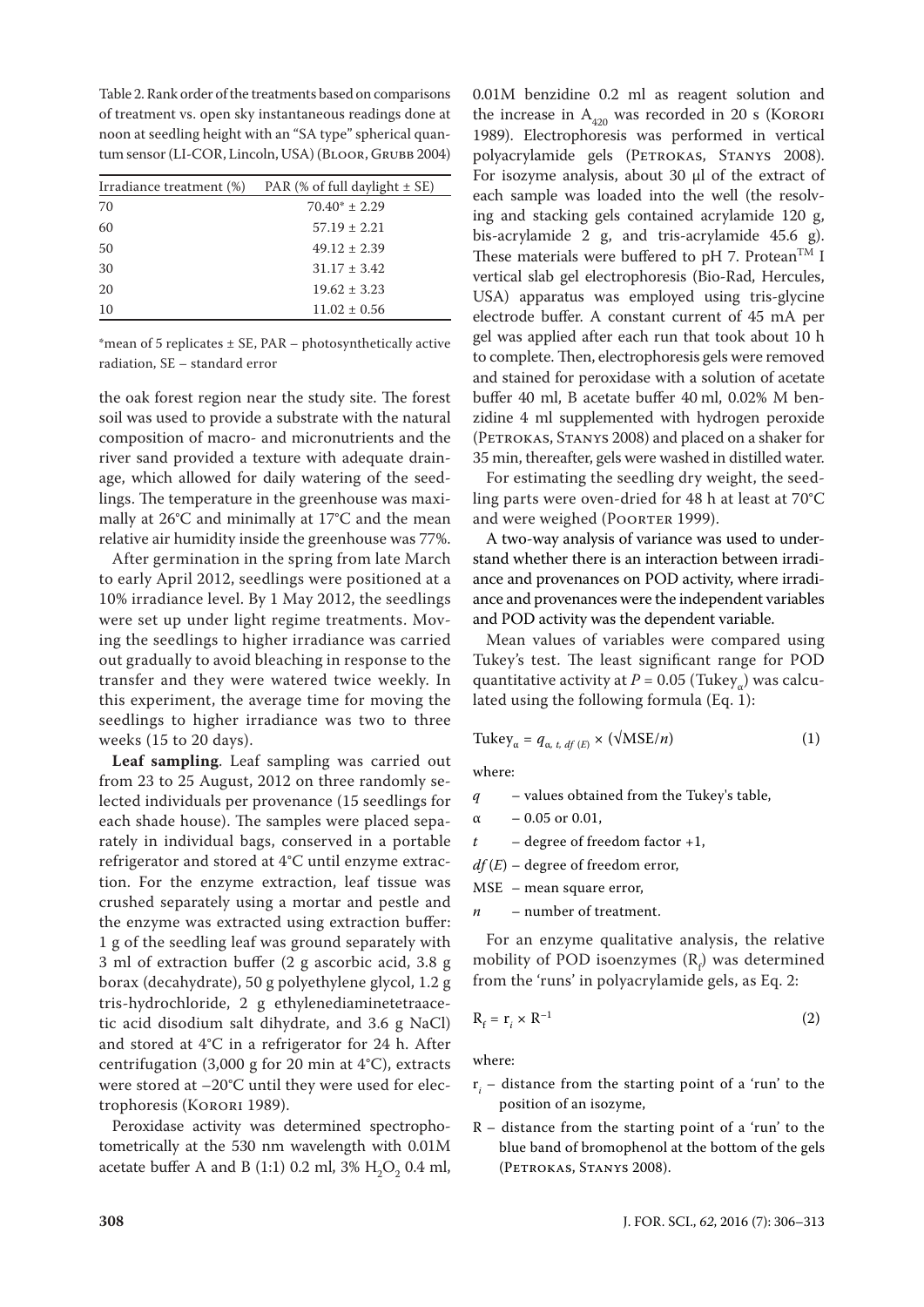

Fig. 1. Changes in peroxidase (POD) specific activity in five provenances of chestnut oak, the least significant range at  $P = 0.05$ 

#### **RESULTS**

#### **POD activity**

To examine the functional responses to light, the averaged values for the POD specific activities were measured in five different provenances of chestnut oak (Fig. 1). Peroxidase activity showed a decreasing response to light, with the largest changes at the lowest irradiances (10–30%) and a levelling-off at higher irradiances (50–70%). As least significant range showed the provenances indicated a significant difference at 10–30%.

Irradiance was the most important determinant of variation in the POD activity, as shown by the high *F*-values (Table 3). Variation in POD activity due to light intensity ( $R^2 = 0.36$ ) was much larger than variation due to provenances  $(R^2 = 0.04)$  or the interaction between provenances and light levels  $(R^2 = 0.14)$  (Table 3).

#### **Analysis of POD isozymes**

To show that POD isoenzymes are involved in the increase of POD activity at low irradiance, protein samples (which were extracted from leaves at 10 to 70% irradiance) were electrophoresed on polyacrylamide gels and POD isoenzymes were stained with staining solution (Fig. 2). The electrophoretic analysis showed that there were several different bands between irradiances from 10 to 70% regardless of the provenances. It seems that one isoenzyme with the highest electrophoretic mobility (marked with an arrowhead in Fig. 2 at  $R_f$  = 0.15) was significantly increased in response to reduced light, suggesting that this isoenzyme is most likely involved in low irradiance stress. This isoenzyme was not found at Lajim, which has the lowest levels of enzyme activity at low irradiances (Fig. 1). At high irradiance, this isoenzyme slightly decreases.

Other isoenzymes ( $R_f = 0.4$  and 0.5) were significantly increased at high irradiance (marked with an arrowhead in Fig. 2), suggesting that these isoenzymes were involved in the adaptation of leaves to high irradiance.

In general, several specific bands of peroxidase were determined for the low and high irradiances  $(R_f = 1.5, 0.4, \text{ and } 0.5)$  and POD band with  $R_f$  values of 0.2, 0.22, 0.6 and 0.65 was detected in all the provenances (Fig. 2). Thus, the results showed that the POD activity is strongly related to irradiance.

#### **Growth response**

Total biomasses obtained varied across provenances. Seedlings collected from the intermediate precipitation regimes (Kelardasht, Lajim, and Table 3. Two-way analysis of variance with light  $(n = 6)$ and provenances  $(n = 5)$  as fixed factors, an equivalent for  $R^2$  was calculated as the sum of squares of the effect in proportion to the total sum of squares

|             |                 | POD activity |       |
|-------------|-----------------|--------------|-------|
|             | <i>F</i> -value |              | $R^2$ |
| Provenance  | 10.39           |              | 0.04  |
| Light       | 60.64           | 0.001        | 0.36  |
| Interaction | 5.92            |              | 0.14  |

POD – peroxidase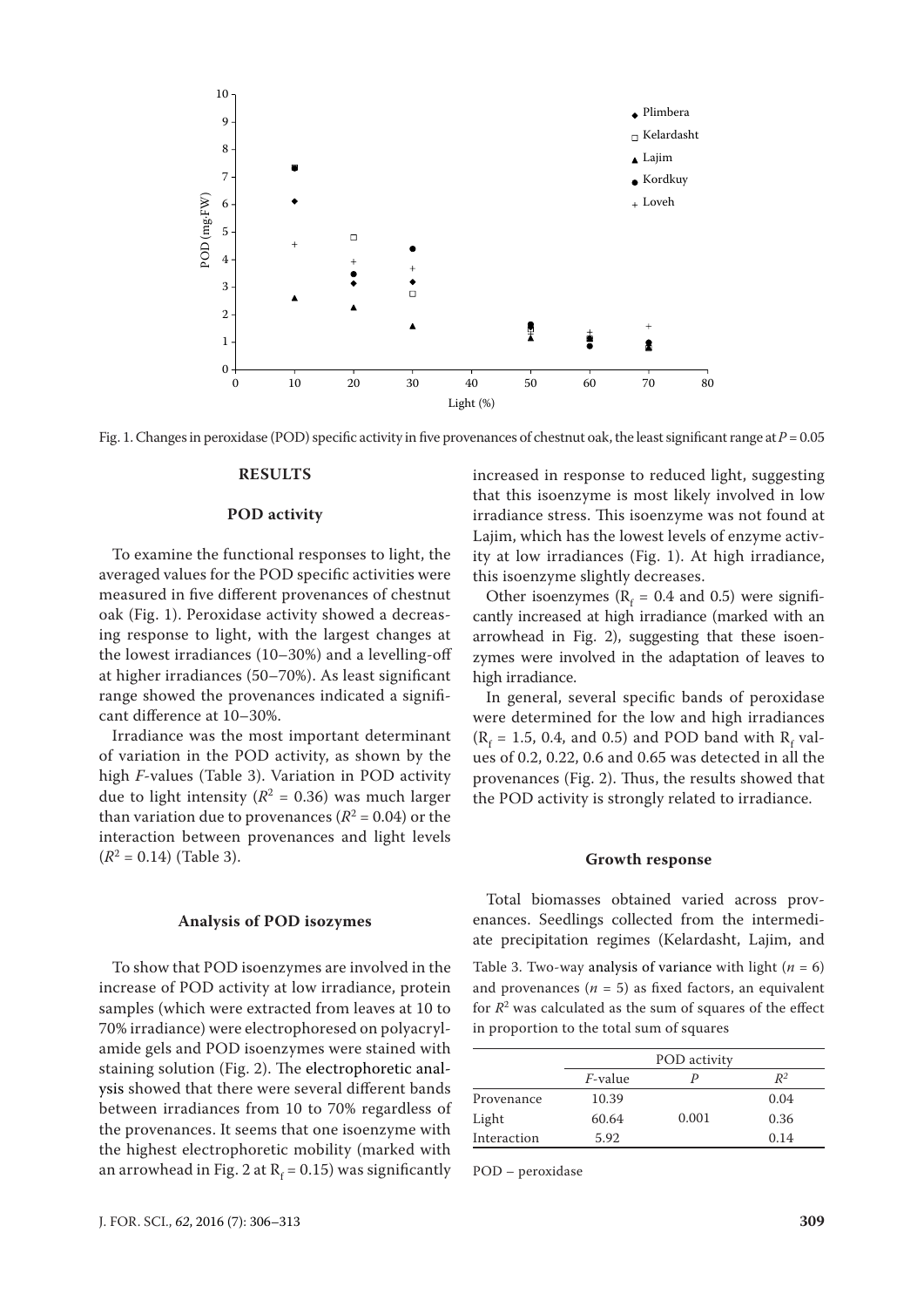

Fig. 2. Gel analysis for peroxidase activity in five provenances: Plimbera (a), Kordkûy (b), Kelardasht (c), Loveh (d), Lajim (e), of chestnut oak (*Quercus castaneifolia* C.A. Meyer) after exposure to six light levels (10–70%). 30 µl of samples were loaded on each gel and electrophoresis was conducted for 10 h, arrowheads indicate a novel isoenzyme induced by light



Fig. 3. Mean of the biomass (± SE) in different irradiance treatments (10–70%) for five provenances (*P* < 0.05): Plimbera (a), Kelardasht (b), Lajim (c), Kordkûy (d), Loveh (e)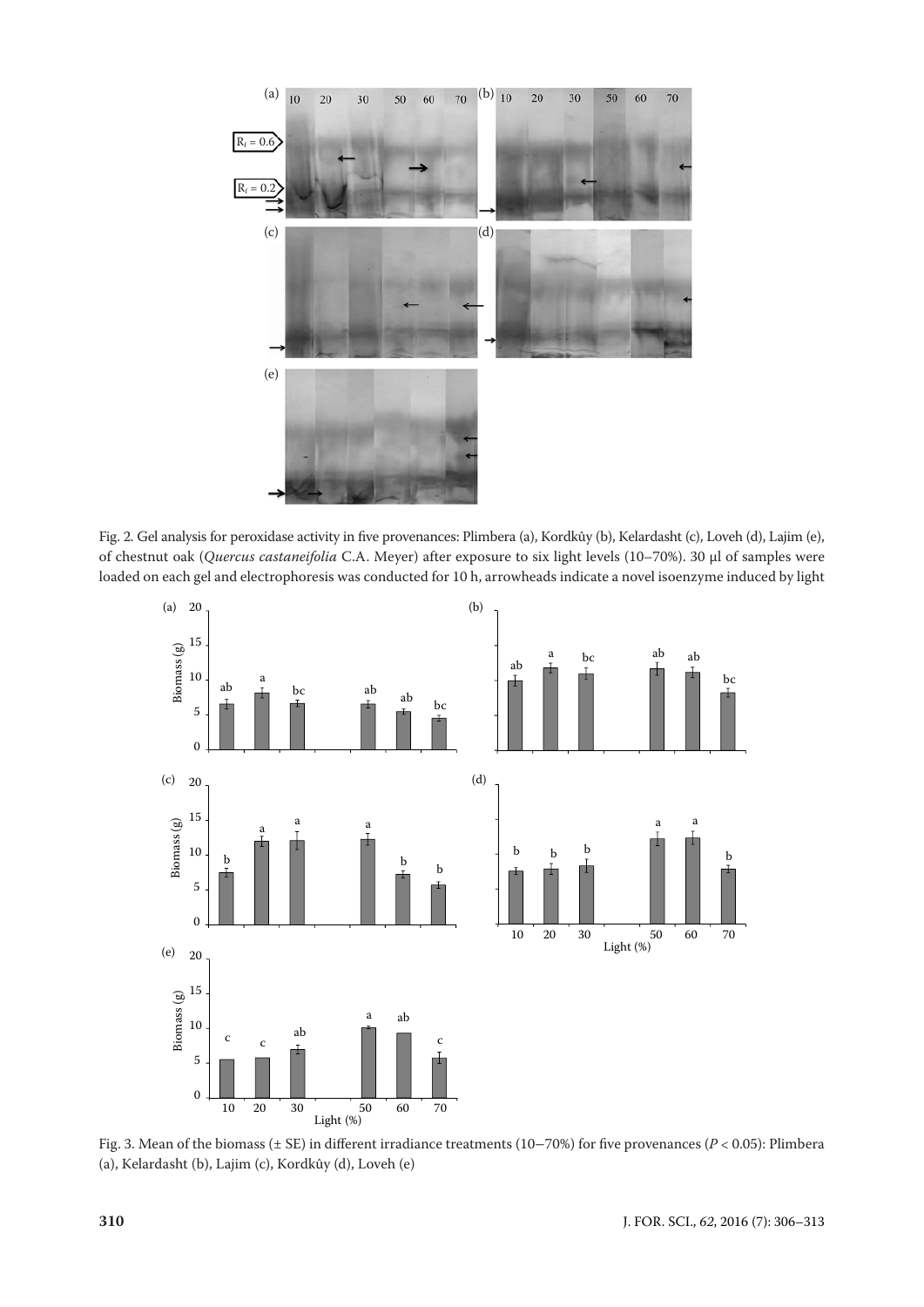Kordkûy) showed the highest biomass as compared to those from the highest (Plimbera) and lowest (Loveh) precipitation regions (Fig. 3). The biomasses obtained showed an optimal response at intermediate light levels. As shown in Fig. 3, it seems that the biomass obtained increased from wetter provenances to drier ones.

#### **DISCUSSION**

High light as unfavourable conditions can cause an increased production of ROS in plant tissues during photosynthesis and other reactions of cellular metabolism (GILL, TUTEJA 2010). An increase in peroxidase activity has been considered as a protective system composed of antioxidants (Zolfaghari et al. 2010) showing that POD has been suggested to be involved in biotic and abiotic stresses. In this study, a close relationship was found between the POD specific activity and the relative light intensity, showing that the enzyme activity precisely reflects differences in the light environment especially at low irradiance (Fig. 1). POD activity was expected to increase from 10–70% irradiance, but the results showed a decreasing trend (Fig. 1). Peroxidase was high at low irradiance (10 to 30%), reached its lowest values at intermediate and high irradiance (at 50–70%). This result may be explained by considering that the chestnut oak is intermediate in shade tolerance (REBBECK et al. 2012). An increase in the POD activity is symptomatic of oxidative stress. An increase in peroxidase activity was considered an early response to light stress and may provide cells with resistance against the formation of  $H_2O_2$ , which is formed when plants are exposed to stress factors (ZOLFAGHARI et al. 2010).

Three main factors greatly determined the accumulation of ROS during stress: (*i*) balance between ROS production and scavenging (MITTLER et al. 2004), (*ii*) the severity and the duration of the stress, (*iii*) the ability of the tissue to rapidly acclimate to the energy imbalance (MILLER et al. 2010). Although peroxidase is a light-activated enzyme, the results of this study surprisingly showed that its activity increased upon low light treatment, whereas other studies showed that light caused a sharp rise in the enzyme activity (REDDY et al. 1985). The result of the present study is supported by the work of Begam and Vivekanandan (1990) that *Vigna unguiculata* (Linnaeus) Walpers showed an increase in POD activity upon low light treatment. They discussed the results in relation to the age of leaves. In this study, leaf sampling was investigated when the sampled seedlings had been set under light regime treatments for about four months. It seems that POD activity increases in mature leaves, which is in agreement with the findings of Begam and Vivekanandan (1990) and Moustaka et al. (2015).

The results showed that POD activity decreases in high light, but many studies showed that high light intensities were stressful for plants (Hansen et al. 2002; KARIOLA et al. 2005; GILL, TUTEJA 2010). PRASAD and SARADHI (2004) and SOFO et al. (2009) observed in their experiments that antioxidant enzymes decreased with an increase in the duration of exposure to intense light. Consequently, light intensity in sites with high light intensity may lead to an imbalance between the antioxidant defence and the amount of active oxygen species, thus resulting in more severe stress in physiology and ecology of seedlings.

Investigations to understand the function of each POD in terms of various biotic and abiotic stresses helped to identify a stress-induced promoter (Jang et al. 2004). The presence or absence of isoenzymes in response to stress showed that they are likely involved in a defence mechanism (Jang et al. 2004). In the present study, the presence of some isoenzymes at low irradiance and absence at high irradiance and conversely showed that some specific POD isoenzymes were involved in light stress in chestnut oak seedlings. It seems that one isoenzyme ( $R_f$  = 0.15) was significantly increased in response to reduced light, suggesting that this isoenzyme is most likely involved in low irradiance stress. Other isoenzymes ( $R_f = 0.4$  and 0.5) were significantly increased at high irradiance (Fig. 1), suggesting that these isoenzymes were involved in leaf adaptation to high light. GECHEV et al. (2003) revealed that one peroxidase isozyme was elevated by light. This may be related to the need for protection against light stress.

Peroxidase is a light activated enzyme and the results showed that POD activity is influenced by the light environment (Table 3). The enzyme analysis showed that five provenances were significantly distinguished at the given light-availability (10–30% levels). It may be demonstrated that different provenances from low to high precipitation regimes are different in light tolerance. The highest growth was related to Kelardasht, Lajim, and Kordkûy, which are intermediate in precipitation. It also seems that Lajim showed smaller oxidative stress than other provenances, probably because of the best function at an intermediate rainfall gradient. Increasing POD activity at low irradiance is considered a stress for all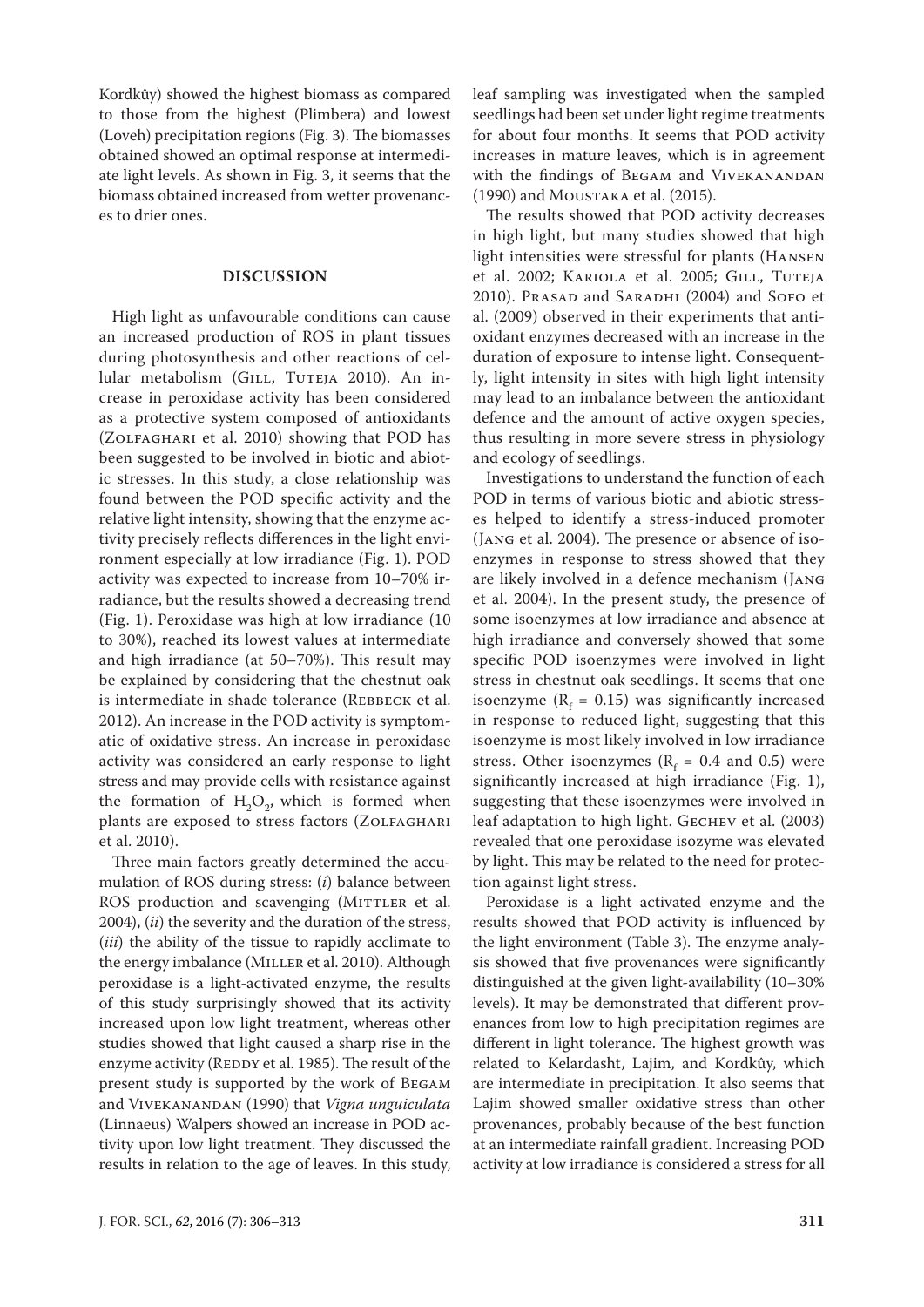provenances, but it seems that the growth strategies of chestnut oak seedlings are different in dry provenances as compared to wet provenances. Seedlings in wet provenances try to increase their biomass at low light (20–50%). In contrast, in dry provenances, seedlings increase biomass at 50–60%.

Despite similar growth conditions in the greenhouse, significant differences in POD activity and growth may be the result of genetic adaptation to the ecological conditions. When water availability increases along rainfall or topographical gradients, primary production increases, vegetation becomes denser, and light availability thus decreases. Species distribution along this combined water and light availability gradient is therefore largely determined by the species ability to tolerate drought and shade. Chestnut oak is considered to be intermediate in shade tolerance in the seedling stage (Rebbeck et al. 2012) and shows an optimal response at intermediate irradiance levels.

As noted earlier, it may be concluded that the POD light response curve can be used as an indicator of light tolerance of different provenances of chestnut oak seedlings. In general, according to the results, 50–60% of full light was suggested for the growth of *Q. castaneifolia* seedlings. But more investigations are needed, especially in natural environmental conditions.

#### **Acknowledgement**

The authors are grateful to S. Azizi, S. GHAREmahmodli, M. Porreza, Dr. M. Matinizadeh, and T. Feyzi for their help with harvesting and supporting. B. Naseri is acknowledged for his help in collecting seeds.

#### **References**

- Akhani H., Djamali M., Ghorbanalizadeh A., Ramezani E. (2010): Plant biodiversity of Hyrcanian relict forests, N Iran: An overview of the flora, vegetation, palaeoecology and conservation. Pakistan Journal of Botany, 42: 231–258.
- Begam M.N., Vivekanandan M. (1990): Light activation of enzymes in relation to leaf age in*Vigna unguiculata* (L.) Walp and *Zea mays* L. Proceedings of the Indian Academy of Sciences, 100: 225–231.
- Bloor J.M.G., Grubb P.J. (2004): Morphological plasticity of shade-tolerant tropical rainforest tree seedlings exposed to light changes. Functional Ecology, 18: 337–348.
- Domores M., Kaviani M., Schaefer D. (1998): An analysis of regional and intra-annual precipitation variability over

Iran using multivariate statistical methods. Theoretical and Applied Climatology, 61: 151–159.

- Foyer C.H., Noctor N. (2005): Redox homeostis and antioxidant signaling: A metabolic interface between stress perception and physiological responses. The Plant Cell, 17: 1866–1875.
- Gechev T., Willekens H., Van Montagu M., Inzé D., Van Camp W., Toneva V., Minkov I. (2003): Different responses of tobacco antioxidant enzymes to light and chilling stress. Journal of Plant Physiology, 160: 509–515.
- Gill S.S., Tuteja N. (2010): Reactive oxygen species and antioxidant machinery in abiotic stress tolerance in crop plants. Plant Physiology and Biochemistry, 48: 909–930.
- Hansen U., Fiedler B., Rank B. (2002): Variation of pigment composition and antioxidative systems along the canopy light gradient in a mixed beech/oak forest: A comparative study on deciduous tree species differing in shade tolerance. Trees, 16: 354–364.
- Jang I.C., Park S.Y., Kim K.Y., Kwon S.Y., Kim J.G., Kwak S.S. (2004): Differential expression of 10 sweetpotato peroxidase genes in response to bacterial pathogen, *Pectobacterium chrysanthemi*. Plant Physiology and Biochemistry, 42: 451–455.
- Kariola T., Brader G., Li J., Palva E.T. (2005): Chlorophyllase 1, a damage control enzyme, affects the balance between defense pathways in plants. The Plant Cell, 17: 282–294.
- Korori S.A.A. (1989): Gelelektrophoretische und spektralphotometrische Untersuchungen zum Einfluß der Temperatur auf Struktur und Aktivität der Amylase- und Peroxidaseisoenzyme verschiedener Baumarten. [Ph.D. Thesis.] Wien, Universität für Bodenkultur: 105.
- Miller G., Suzuki N., Ciftci-Yilmaz S., Mittler R. (2010): Reactive oxygen species homeostasis and signalling during drought and salinity stresses. Plant, Cell & Environment, 33: 453–467.
- Mittler R., Vanderauwera S., Gollery M., van Breusegem F. (2004): Reactive oxygen gene network of plants. Trends in Plant Sciences, 9: 490–498.
- Moustaka J., Tanou G., Adamakis I.D., Eleftheriou E.P., Moustakas M. (2015): Leaf age-dependent photoprotective and antioxidative response mechanisms to paraquat-induced oxidative stress in *Arabidopsis thaliana*. International Journal of Molecular Sciences, 16: 13989–14006.
- Petrokas R., Stanys V. (2008): Leaf peroxidase isozyme polymorphism of wild apple. Agronomy Research, 6: 531–541.
- Poorter L. (1999): Growth response of 15 rain-forest tree species to a light gradient: The relative importance of morphological and physiological traits. Functional Ecology, 13: 396–410.
- Prasad K.V.S.K., Saradhi P.P. (2004): Enhanced tolerance to photoinhibition in transgenic plants through targeting of glycinebetaine biosynthesis into the chloroplasts. Plant Science, 166: 1197–1212.
- Rebbeck J., Scherzer A., Gottschalk K. (2012): Do chestnut, northern red, and white oak germinant seedlings respond